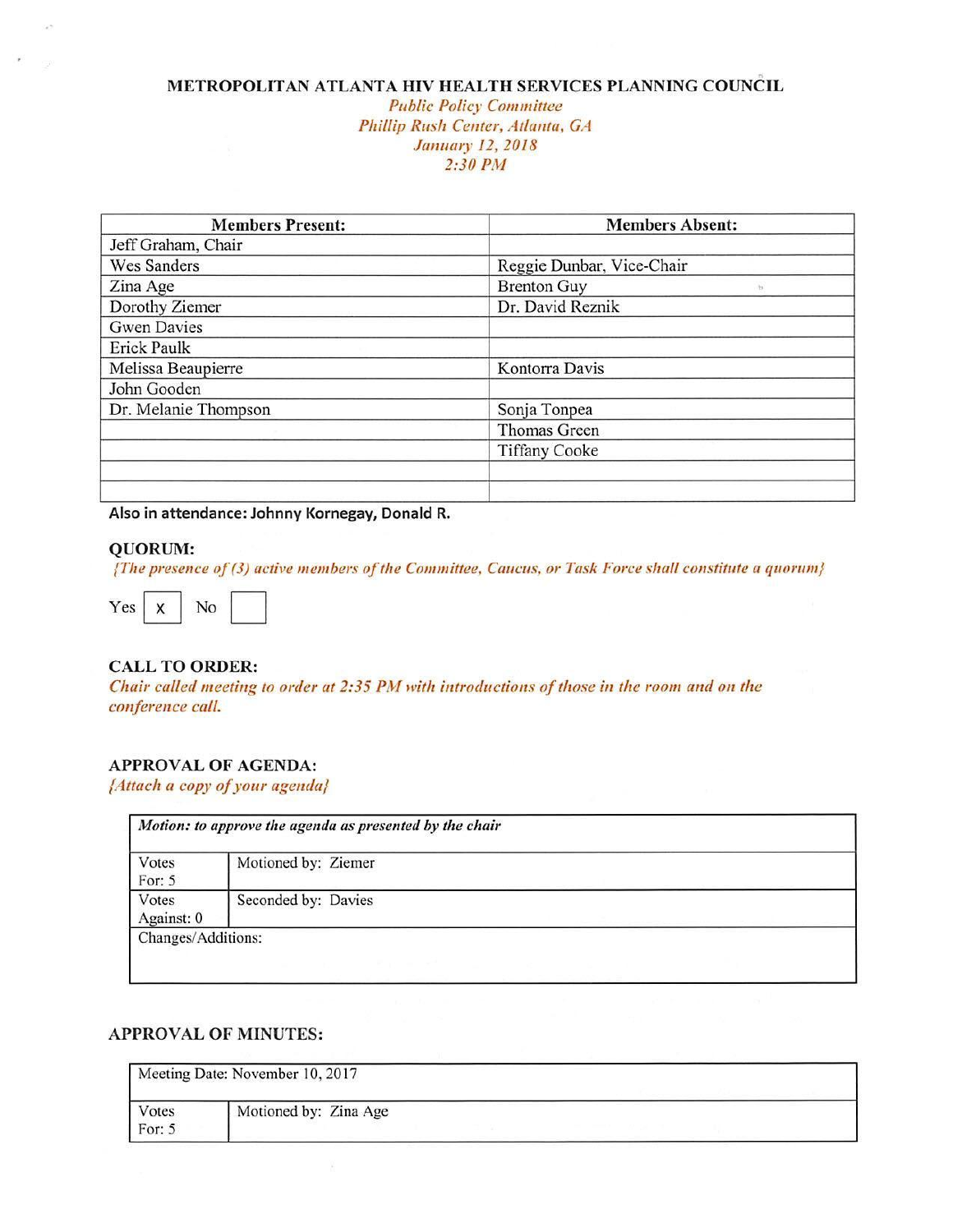| Votes<br>Against: 0 | Seconded by: Eric Paulk |  |
|---------------------|-------------------------|--|
| Corrections:        |                         |  |

### AGENDA ITEM # \_3\_\_ AGENDA ITEM: \_Federal Issues Update \_\_\_\_\_\_\_\_\_\_\_\_\_\_\_\_\_\_\_\_\_\_\_\_\_

| <b>Brief Summary of Discussion:</b><br>Chair distributed Dec 6, 2017 FAPP analysis of proposed FY18 federal budget. No major<br>changes. Major concerns around Senate recommendations for HOPWA - \$26 mil cut.                                                                                                                                                                                                                                                                                                                                                                                                                                                                                                                                                       |                        |              | Old<br><b>Business</b><br>X         |  |
|-----------------------------------------------------------------------------------------------------------------------------------------------------------------------------------------------------------------------------------------------------------------------------------------------------------------------------------------------------------------------------------------------------------------------------------------------------------------------------------------------------------------------------------------------------------------------------------------------------------------------------------------------------------------------------------------------------------------------------------------------------------------------|------------------------|--------------|-------------------------------------|--|
| House is proposing \$19 mil increase for HOPWA.<br>Current CR ends next week (Jan 19), still no budget passed for FY18, which began in Oct<br>2017. Some talk going around about lifting some sequestration cuts, but nothing real at this<br>point. The budget doesn't require immediate action but there may be some needed<br>advocacy in the coming weeks.<br>340b reforms: Are there 2-3 people who want to work on reviewing 340b program proposal<br>and make recommendations for cmte action at meeting next month?<br>The major problem that exists right now is that there's very poor monitoring so no one<br>really knows what's going on. At this point, there is likely not much to do but pay close<br>attention because some needed action may arise. |                        |              | New<br><b>Business</b>              |  |
| Motion: N/A                                                                                                                                                                                                                                                                                                                                                                                                                                                                                                                                                                                                                                                                                                                                                           |                        |              |                                     |  |
| Action to be taken:                                                                                                                                                                                                                                                                                                                                                                                                                                                                                                                                                                                                                                                                                                                                                   |                        |              |                                     |  |
| # of Votes<br>For:                                                                                                                                                                                                                                                                                                                                                                                                                                                                                                                                                                                                                                                                                                                                                    | # of Votes<br>Against: | Motioned By: | Motion<br>Motion<br>Fails<br>Passes |  |
|                                                                                                                                                                                                                                                                                                                                                                                                                                                                                                                                                                                                                                                                                                                                                                       |                        | Seconded By: |                                     |  |

'·

## AGENDA ITEM # \_4\_ AGENDA ITEM: \_State Issues Update\_

| <b>Brief Summary of Discussion:</b>                                                                                                                                                 | Old                           |
|-------------------------------------------------------------------------------------------------------------------------------------------------------------------------------------|-------------------------------|
|                                                                                                                                                                                     | <b>Business</b>               |
| AIDS Watch in Georgia will be Feb 8. Agencies can participate by tabling about their<br>organizations. Tabling will be educational only, non-lobbying, in compliance with c3        | X                             |
| standards. Please distribute the information to your consumers. The bigger the group the<br>better. If you have questions, email Eric Paul (eric@Georgiaequality.org)               | <b>New</b><br><b>Business</b> |
| Cover Georgia Lobby Day is February 15 for Medicaid expansion. More info to come.                                                                                                   |                               |
| LGBT Lobby Day is March 1.                                                                                                                                                          |                               |
| Medicaid Expansion Discussion: we know there will be some conversation around this issue<br>at the General Assembly this year. Seems that it's still in the works with legislators. |                               |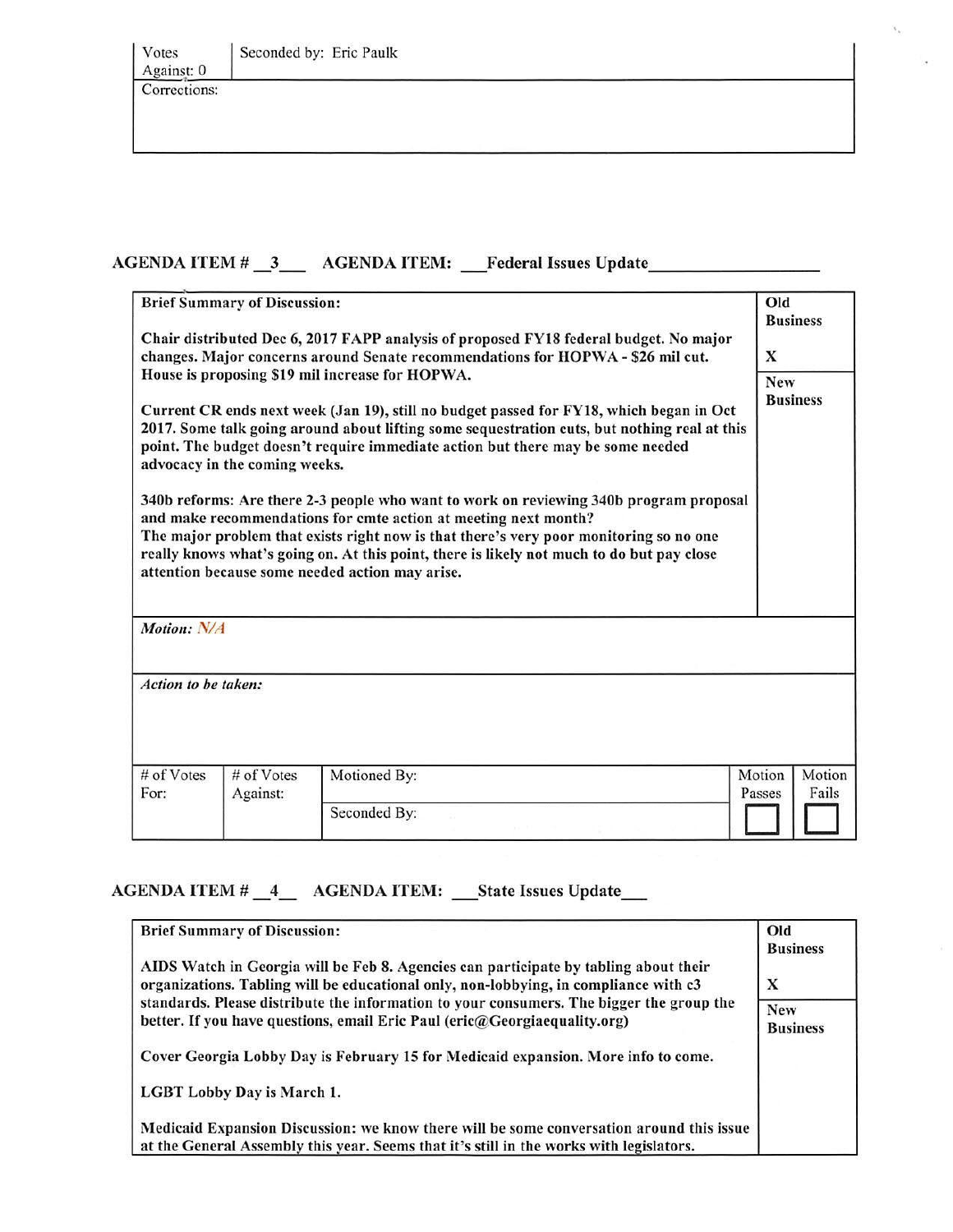|                        |                         | Hopefully it will be OK legislation. Grady lobbyists have been involved with the process.<br>Nothing particularly notable in the Governor's budget.                                                                                                                             |                  |
|------------------------|-------------------------|---------------------------------------------------------------------------------------------------------------------------------------------------------------------------------------------------------------------------------------------------------------------------------|------------------|
|                        |                         | ADAP Budget appears to be flat funded. No one is hearing anything to the contrary.                                                                                                                                                                                              |                  |
|                        | on white women as well. | HIV Criminalization: Great report out of the Williams Institute this week on impact of<br>HIV Criminalization laws in Georgia. It disproportionately impacts rural counties, up to<br>10% of HIV positive folks in rural counties have been prosecuted. Disproportionate impact |                  |
|                        |                         | Chair will distribute Williams report as well as House Study Cmte report to Cmte.                                                                                                                                                                                               |                  |
|                        |                         | We do have draft legislation ready to go, but it's unlikely to go anywhere at this point.                                                                                                                                                                                       |                  |
| length of the process. |                         | Dept of Public Health has agreed to develop omnibus HIV reform package working with<br>community members, but won't happen until after this legislative session because of the                                                                                                  | о                |
| Motion: N/A            |                         |                                                                                                                                                                                                                                                                                 |                  |
| Action to be taken:    |                         |                                                                                                                                                                                                                                                                                 |                  |
|                        |                         |                                                                                                                                                                                                                                                                                 |                  |
| # of Votes             | # of Votes              | Motioned By:                                                                                                                                                                                                                                                                    | Motion<br>Motion |
| For:                   | Against:                |                                                                                                                                                                                                                                                                                 | Passes<br>Fails  |
|                        |                         | Seconded By:                                                                                                                                                                                                                                                                    |                  |

# AGENDA ITEM # 5 AGENDA ITEM: Housing Issues

 $\sim$ 

 $\bullet$ 

|                     | <b>Brief Summary of Discussion:</b>                                                                                                                                | City is issuing payment as they're supposed to now. Unsure if the systemic issue has been<br>resolved. Sandra and Emily are still working on their paper. We're reaching out to Mayor | Old              | <b>Business</b>               |
|---------------------|--------------------------------------------------------------------------------------------------------------------------------------------------------------------|---------------------------------------------------------------------------------------------------------------------------------------------------------------------------------------|------------------|-------------------------------|
|                     | Bottoms' transition team, hopeful to have a meeting soon. This will likely require more<br>thinking and action. The conversation will continue at future meetings. |                                                                                                                                                                                       |                  | <b>New</b><br><b>Business</b> |
| Motion: N/A         |                                                                                                                                                                    |                                                                                                                                                                                       |                  |                               |
| Action to be taken: |                                                                                                                                                                    |                                                                                                                                                                                       |                  |                               |
| # of Votes<br>For:  | # of Votes<br>Against:                                                                                                                                             | Motioned By:                                                                                                                                                                          | Motion<br>Passes | Motion<br>Fails               |
|                     |                                                                                                                                                                    | Seconded By:                                                                                                                                                                          |                  |                               |